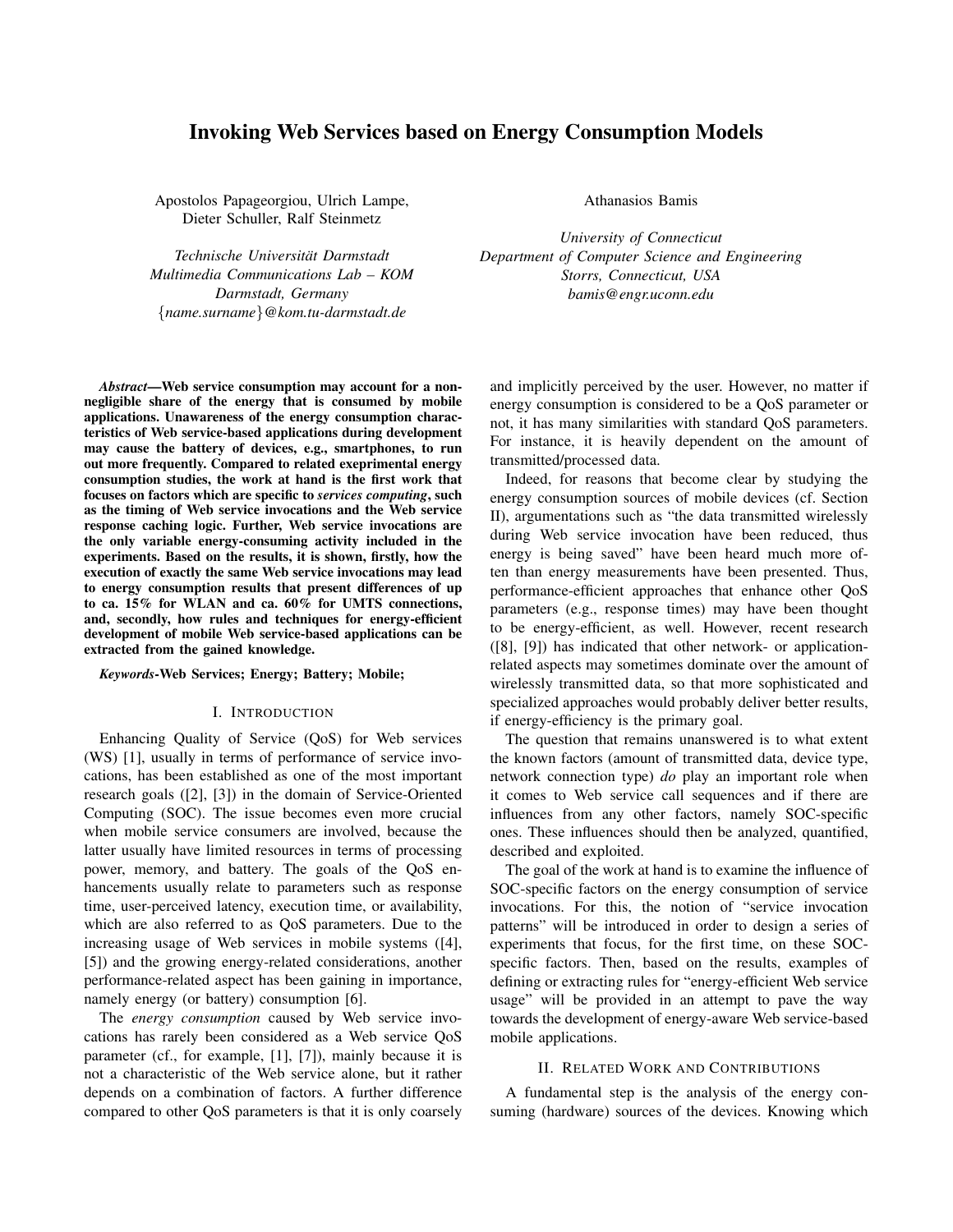device modules dominate energy consumption is critical towards developing energy-efficient applications of any kind. In this direction, Zhang et al. [10] and Carroll et al. [11] explain how the display of a smartphone can have a significant share, usually varying in the range 0–0.5 Watt, depending linearly on the brightness level. The processor and memory modules also belong to the main energy consuming modules, reaching similar levels as the display and being lineraly related to the load and cubically related to the frequency [12], [10]. Even higher power consumption levels are reached by the wireless interfaces [6], e.g., WiFi, 3G, or bluetooth. Perrucci et al. [9] and Balasubramanian et al. [8] present relevant analyses, showing, among others, that WiFi is more energy-efficient than 3G, while 3G does not only have higher power peaks during transmission (usually ca. 2 Watt vs. ca. 1 Watt) but it also consumes energy in periods in which no data transmission ocurrs. Further smartphone energy consumption sources are the sensor modules (GPS, accelerometer etc.) and the audio modules.

*However*, as the research towards case-specific (and not only module-specific) analysis indicates that the findings of the referenced works are *not* enough. The exact way in which different domains (software technologies or usage scenarios) use and combine the mentioned modules also determines energy consumption. Thus, new models and rules are needed per domain.

Related approaches have appeared, for example, in the domains of e-mail communication [13], mobile streaming [14], or even ubiquitous connectivity for health monitoring [15]. These works come up with combined techniques that enhance energy-efficiency domain-specifically. For instance, Cheung et al. [13] present a Markov model with states that determine how e-mail synchronization is performed. By performing e-mail synchronization based on user voice activity, the task is performed more energy-efficiently.

*However*, the domain of Web service-based applications has not yet been explored. Thus, the work at hand contributes an analysis of the effect of Web service usage characteristics on energy consumption and an identification of the starting points for extracting rules and models towards energyefficient development of Web service-based applications.

# III. WEB SERVICE INVOCATION PATTERNS FOR ENERGY MEASUREMENTS

The purpose of this section is to prepare the SOC-specific analysis of energy consumption. It explains which aspects should be examined in order to design corresponding test cases. The test cases that result from the variation of these aspects will form the basis for defining concrete test cases for the experiments. During the variation of these aspects, it will not be always possible to keep all other parameters constant. However, this complexity will be controlled and considered and the test cases will be designed in a way that allows safe conclusions. In the abstract form in which they appear in this section, the test cases are referred to as *Web service invocation patterns*, or simply *invocation patterns*.

As already mentioned, the standard factors (device and network type, amount of data) will be controlled as needed, or varied to an extent which is known inside the defined invocation patterns. Thus, the question that arises is: "What are the characteristics of Web service call sequences that can be varied along with the standard factors, namely in a way that will allow us to reach new insights?".

Device state changes and "device-network tail times" are critical for energy consumption ([8], [9]). As these are normally determined by time constants [8], an aspect of Web service invocations that can strongly affect them is the timing of the invocations. Further, the logic of service response caching [16] is an aspect of services computing that can implicitly affect standard energy consumption factors, such as the connection establishments [15] or the amounts of transmitted data [8]. Based on the above, but also on findings from own preliminary experiments, it has been concluded that the following features may affect the energy consumption of a given sequence of Web service invocations:

- Temporal distribution of the invocations: The lengths of the *time intervals between subsequent invocations* can determine how many times the device changes its state<sup>1</sup>, but also how long it remains in idle states, which are important for achieving low energy consumption levels. Generally, it can be assumed that there are three possibilites for the intervals: (i) They are inexistent or so short that a state change is not probable at all, (ii) they have a length that does not allow certainty about the exact state changes between the calls, and (iii) they are so long that the same state changes should normally always occur between subsequent invocations. Therefore, it makes sense to talk about three categorical values for these intervals, namely *short*, *medium*, and *long*. A finer granularity is, of course, thinkable, but is avoided because it does not seem to be necessary and it would complicate the design of the experiment and the drawing of conclusions.
- Purpose of Web service response caching: Again because of the device states, but also because of the special costs of consumer-provider connection establishments, the purpose/logic with which Web service response caching is applied (or not), may be a very important factor for energy consumption. As explained in more detail in [17], Web service response caching might be applied with one of two different goals: Either in order to optimize the service invocations (by achieving the transmission of shorter responses) as in [16] and [18], or in order to eliminate them

<sup>&</sup>lt;sup>1</sup>The number of possible states, as well as their characteristics, may be device-dependent. More detailed discussions about them can be found in [8] and [10]. However, note that the rest of this section handles them abstractly and without loss of generality.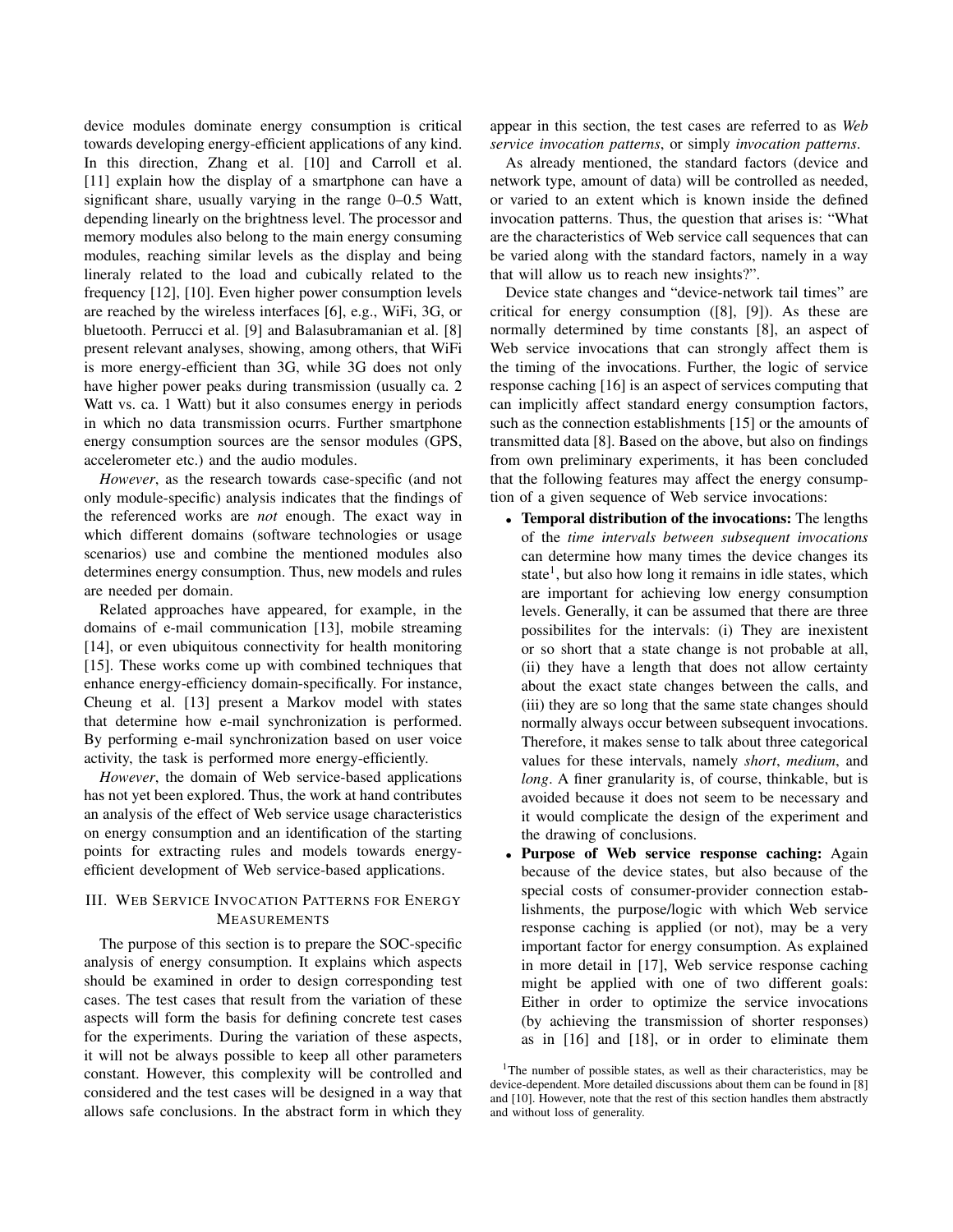Table I: Combining possibilities for the definition of nine Web service invocation patterns

|                  |                           | <b>WS</b> invocation<br>time intervals |                   |       |
|------------------|---------------------------|----------------------------------------|-------------------|-------|
|                  |                           | short                                  | medium            | long  |
| đ<br>Use<br>achi | No                        | InvP1                                  | InvP2             | InvP3 |
|                  | For lightweight messaging | InvP4                                  | InvP5             | InvP6 |
| ි                | For less connections      | InvP7                                  | InvP <sub>8</sub> | InvP9 |

as in traditional caching approaches (e.g., [19]). Both approaches have advantages and disadvantages, e.g., the first ones can guarantee response freshness, while the second ones need less connection establishments. Although both approaches transmit a similar amount of data, the different handling of connection establishments may lead to big differences with regard to energy consumption. Putting it all together, caching may (i) *not be applied at all*, (ii) *be applied in order to achieve more lightweight messaging*, or (iii) *be applied in order to avoid connection establishments*.

The possibility of the existence of further SOC-specific factors cannot be excluded. However, they are expected to have less influence and, due to the controlled experiments, their existence should not affect the findings that will be gained by focussing on the described aspects. Thus, in accordance to the above discussion about the temporal distribution of the invocations and the purpose of Web service response caching, Table I summarizes the nine invocation patterns (InvP1–InvP9) that are obtained by combining all possibilities. The experiments of the next section are designed by controlling the environment and setting appropriate values for the details of the invocation patterns.

### IV. EXPERIMENTS

The details of the energy measurements and their evaluation are provided in the following. First, the used testbed environment is described. Second, the experimental setup (dependent, independent, and controlled variables) is specified, giving exact values to the invocation pattern details. Finally, selected results are provided and interpreted.

## *A. Testbed*

Energy measurements have been performed on two devices, running two of the most popular operating systems. In particular, a Symbian-based Nokia E71 device has been used for the main and complete evaluation experiments, while an Android-based Google Nexus One device has been used for validating experiments. All further analyses will be based on the results from the Nokia device, because the latter offers much better and more detailed energy-profiling possibilities, while energy measurements on the Google device have been more coarse and sometimes problematic because of the granularity of the measurements of the corresponding energyprofiling application. However, results from the Google device indicate a similar energy consumption behavior. The same network connections, i.e., the same WLAN and the same UMTS card, have been used for all the experiments.

The software that enabled the measurements consisted of own implementations of Web service-based mobile testbed applications and off-the-shelf energy-profiling applications, which ran in parallel with the testbed applications. The latter have been the Nokia Energy Profiler<sup>2</sup> for the Symbian device and the PowerTutor<sup>3</sup> for the Android device. The testbed applications have been implemented with J2ME and the Android SDK, respectively. Special care has been taken so that the Web service invocations have been the only variable energy-consuming activity during the measurements.

### *B. Setup and Test Cases*

In every single experiment, the same *Web service* has been called the same number of times, namely *ten* times, resulting in responses of the same size, namely ca. 15 kB each time. All single experiments with the same network have had the samed total duration (315 seconds for WLAN and 325 seconds for UMTS, because UMTS sometimes needs this extra time to finish all invocations). Only the invocation patterns, as defined in Section III, have been varied. All energy consumption sources that are not related to the invocation pattern, e.g. display brightness etc. (cf. Section II), have been held constant.

In an attempt to give to the *time intervals* (for the given testbed) the meaning they are meant to have (cf. Section III), the three categorical values have been intuitively interpreted as follows: *short* = 0 seconds (consecutive calls), *medium* = 5 seconds, and *long* = 30 seconds. Experiments with different values could be meaningful and should be part of a more detailed analysis. However, this remains a subject of future work, while the given values reflect the purpose of the definition of the categorical values and have been sufficient for drawing interesting conclusions.

Concerning the use of caching, it has been applied as described in Section III with the following additional setting: For the invocation patterns that involve caching, cache hits with a 50% probability have been assumed. As the approaches imply, in the case of a cache hit, the responses of InvP7-InvP9 were found locally on the device, while the responses of InvP4-InvP6 were SOAP messages with trivial body elements (cf. [18], [16]). Keeping the hit ratio constant at 50% has been sufficient for drawing conclusions, as the effects of caching on the amount of wirelessly transmitted data will be known for all cases and taken into account during the analysis and discussion. Thus, the amount of wirelessly transmitted data is a controlled factor.

<sup>2</sup>http://www.developer.nokia.com/Resources/Tools\_and\_downloads/ Other/Nokia Energy Profiler (Last accessed in February 2012). <sup>3</sup>http://www.powertutor.org (Last accessed in February 2012).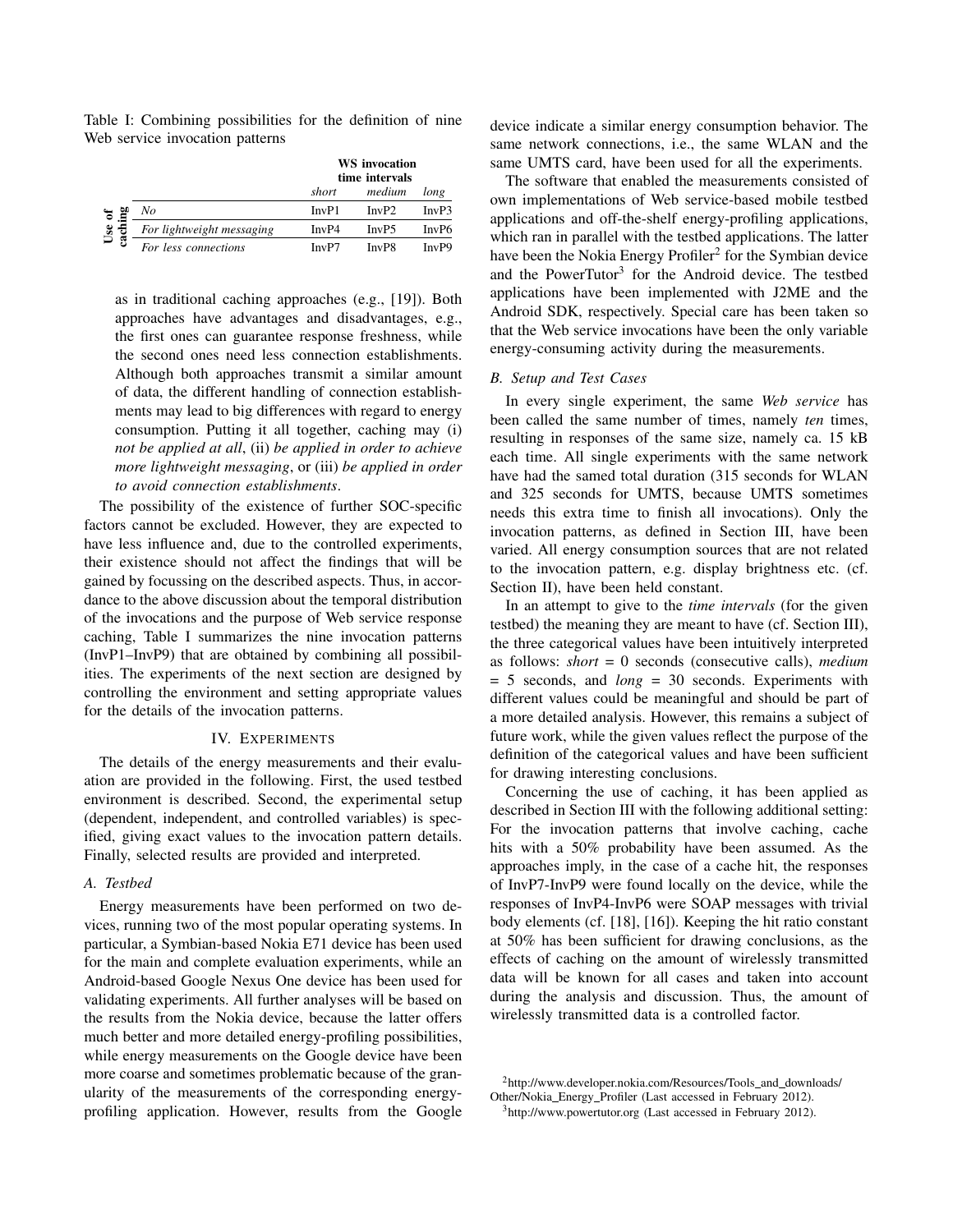

Figure 1: An instance of power consumption over time for each Web service invocation pattern with WLAN



Figure 2: Comparsion of the energy consumption of all Web service invocation patterns for WLAN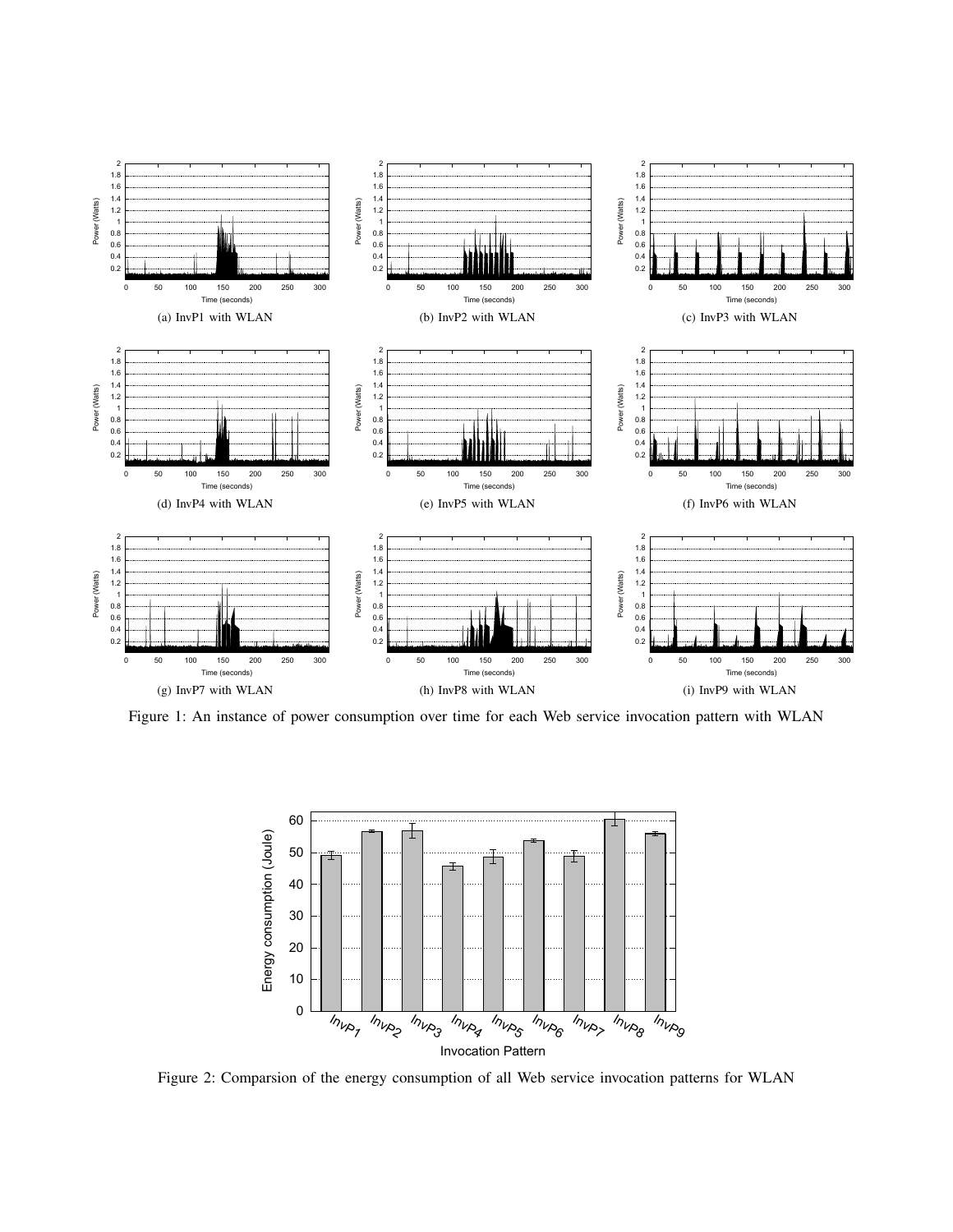

Figure 3: An instance of power consumption over time for each Web service invocation pattern with UMTS



Figure 4: Comparsion of the energy consumption of all Web service invocation patterns for UMTS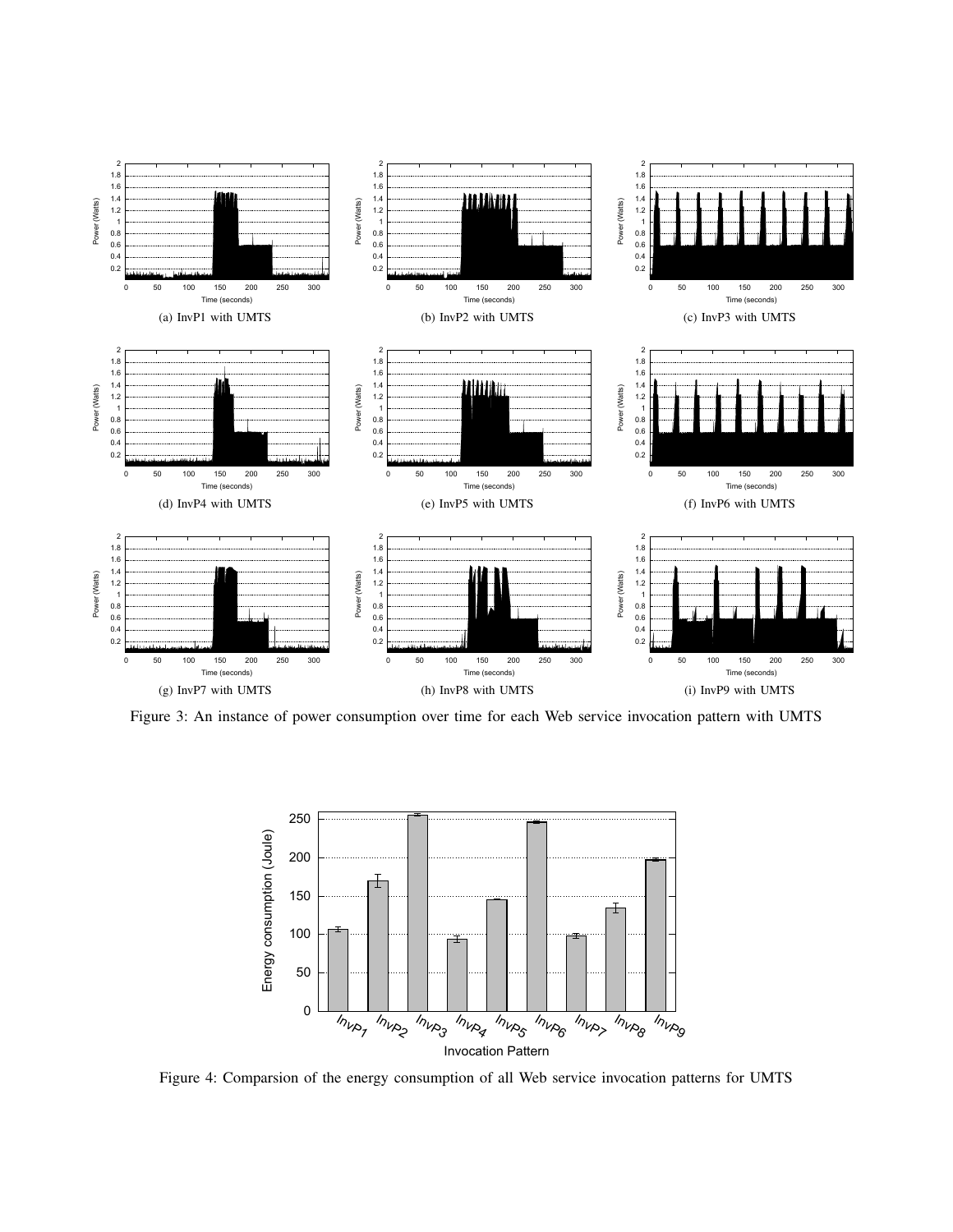## *C. Results and Discussion*

For illustration purposes, only one representative detailed result of "power consumption over time" is presented for each case, i.e., for each combination of an invocation pattern and an access network. However, each case has been repeated three times, with very small deviations in the results. The values of the average consumed energy of each case are presented with 95% confidence intervals in comparative histograms. Thus, Fig. 1 shows the exact power consumption over time for every invocation pattern with a WLAN connection, while Fig. 2 compares the energy consumption<sup>4</sup> of the invocation patterns. Accordingly, Fig. 3 shows the power consumption over time for every invocation pattern with a UMTS connection, while while Fig. 4 compares the energy consumption of the invocation patterns.

In the following, first, a summary of the results is provided and, second, three important domain-specific findings are explained.

As can be seen, the Web service invocations dominate completely over any side-operation or background-activity. This is indicated both by the clarity with which the occurrence of the invocations can be "read" on the graphs of Fig. 1 and 3 and by the very small deviations among the repetitions of the experiments (cf. confidence intervals in Fig. 2 and 4). The small peaks<sup>5</sup> that appear independently of the invocations in the case of WLAN connections may appear with a different frequency for different WLAN connections. However, their insignificance in this experiment is shown by the small deviations of the total energy consumption.

In general, the invocation patterns InvP1, InvP4, and InvP7 seem to be the most energy-efficient for both WLAN and UMTS, while InvP5 also presents good results in the case of WLAN. A further remark is that, with some exceptions (e.g., InvP8 vs. Invp9), the invocation patterns that perfrom better with a WLAN connection perform better with a UMTS connection, as well. However, the differences are much bigger in UMTS, not only in absolute numbers, but also proportionally. This is a direct consequence of two UMTS characteristics. First, the high power states are higher than those of WLAN although the low ones do not differ. Second, the UMTS tail time "multiplies" the effect of network activity on energy consumption. As a final general remark, it is noted that the results verify the known fact that WLAN is more energy-efficient than UMTS [8], [9], achieving at least 50% (e.g., InvP1, InvP4, InvP7) or even up to 75% (e.g., InvP3) less energy consumption.

A more detailed analysis of the results reveals many differences among the different invocation patterns. Among them, the ones that are most interesting from the point-ofview of services computing and would have not necessarily been expected or foreseen by studying related experiments from other domains, are the following:

- Clustering of Web service invocations is able to reduce energy consumption: Although this has been expected for UMTS because of the tail time, the results show how great the effect of the clustering is, achieving from ca. 25% (Inv7 vs. Inv8) up to ca. 60% (Inv1 vs. Inv3) energy reduction. Thus, the handling of subsequent Web service invocations is a very thankful scenario for reducing energy by exploiting UMTS tail times. Interestingly, clustering can often help with WLAN connections, as well, although WLAN connections have no tail time and are thought to depend only on the amount of transmitted data [8]. For example, InvP1 consumes ca. 15% less energy than InvP2 and InvP3. This seems to happen due to the higher temporal overlapping of networking and processing activities when the invocations are clustered. Note, for example, that the percentual energy savings achieved by [12] with CPU- and display-related techniques do not exceed the value of 12%.
- The number of Web service connection establishments is not always a dominating energy consumption factor: This remark refers to the comparison of caching for less connections with with caching for lightweight messaging (e.g., InvP4 vs. InvP7, InvP5 vs. InvP8 etc.). This is a very important finding, because the inability of "caching for lightweight messaging" approaches has been assumed to be a big disadvantage concerning energy consumption, e.g., in [17]. However, the very small overlapping of networking and processing activities of InvP3, InvP6, and InvP9, as well as the fact that they have bigger intervals between the connection establishments, prevent them from being more energy-efficient than other invocation patterns. Actually, caching has generally not offered great enhancements (cf., for example InvP4 vs. InvP1), though this could be different for bigger response sizes.
- For Web service invocations, WLAN energy consumption is not proportional to the amount of transmitted data: Related work has often come to the conclusion that the consumed energy with WLAN connections is proportional to the size of the data transfer [8]. An argument against this has been already provided in the first remark with regard to clustering. Even stronger evidence appears when caching also comes into play. Compare, for example, InvP1-InvP3 with InvP4-InvP6. Although the first ones have transmitted wirelessly almost twice as much data as the second ones, their energy consumption is only slightly higher. This is again because of the characteristics of temporal overlapping of processing and transmision in the scenario of Web service invocations.

 $^{4}Energy = power \times time$ . Thus, energy consumption is calculated as the integral of the curves of power over time, i.e., it is equal to the blackcoloured areas of the graphs in Fig. 1 and 3

<sup>5</sup>Because of router beaconing or similar connection maintenance activity.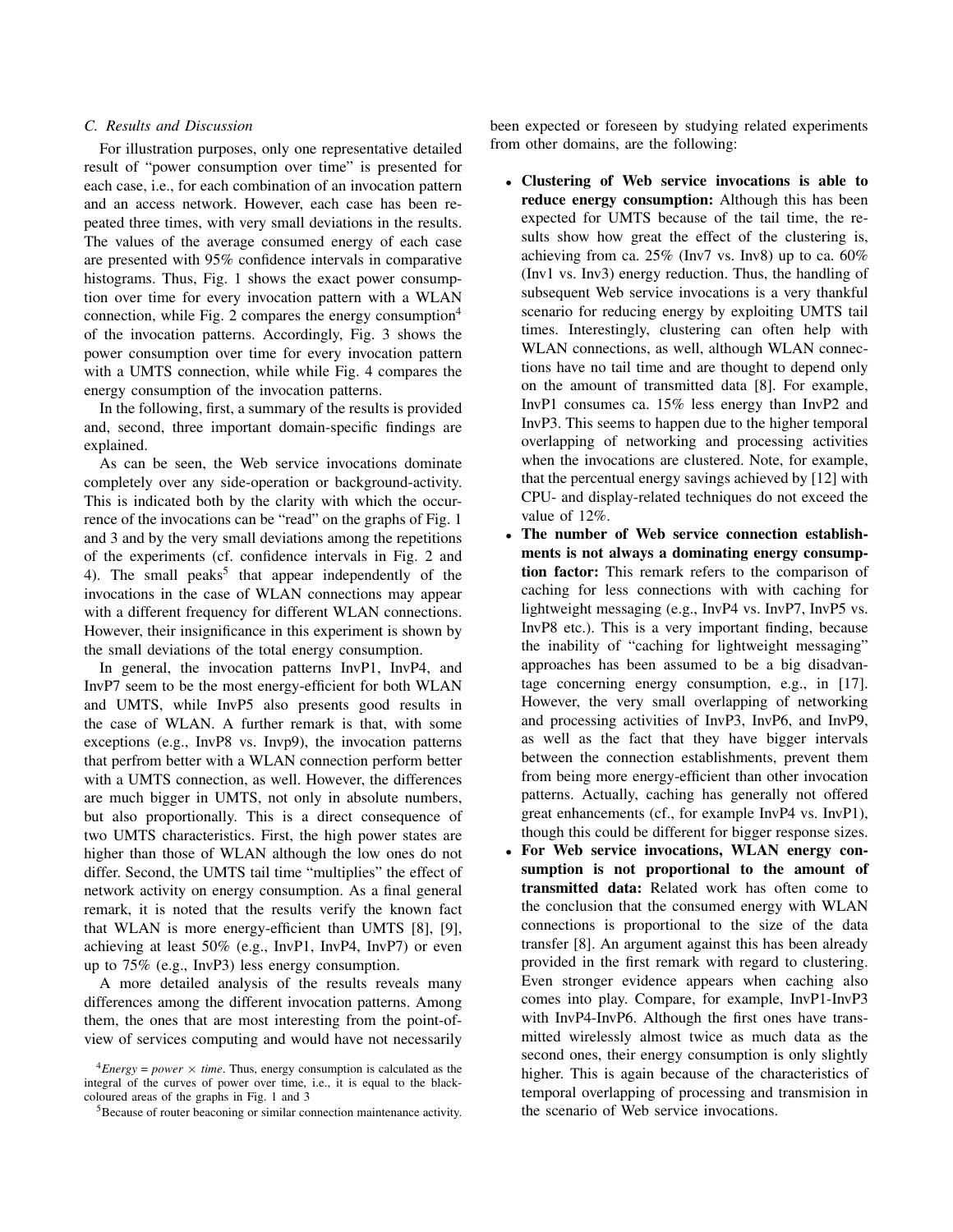#### V. TOWARDS THE EXTRACTION OF RULES AND MODELS

This section provides an example of how the presented general experimental findings can be analyzed in more detail for concrete applications or contexts. The example refers to setting adequate time intervals between Web service invocations of a mobile application, when energy-related constraints must be satisfied along with other applicationrelated constraints. Obviously, the procedure could be applied for many different use cases.

Imagine a mobile application developer that must distribute  $n$  Web service invocations inside a time period of  $t$  seconds<sup>6</sup>. In order to select appropriate time intervals  $(i)$ , the developer can take into account different functions that depend on  $i$ . Here, for the sake of simplicity, two functions are considered: (i) The percentual energy savings  $s(i)$ , and (ii) a utility (or satisfaction) function  $f(i)$ , defined by the developer for the given use case. Function  $s(i)$  can be estimated by taking the previous experiments further, enriched with applicaton-specific parameters. This is explained in more detailed in the following paragraphs. Function  $f(i)$  may depend on factors such as overloading danger, development overhead, assumed user preferences, and more. In the following, the analysis with which  $f(i)$ has been obtained will be omitted, because it is irrelevant and out of scope for the current discussion.

For the estimation of  $s(i)$ , it is noted that for both WLAN and UMTS, there are values of  $i$  for which the energy savings reach a minimum. Further increasing  $i$  would not cause higher energy consumptions and, with that, lower values for  $s(i)$ . For WLAN (and for the given testbed), the results of Section IV indicate that this value is  $\leq 5s$ , because for  $i = 5s$ ,  $s(i)$  seems to have already converged to its minimum value (note that  $s(5) \approx s(30)$ ). Therefore, more fine-grained experiments have been performed (for  $i = 0, 1, 2, 3, 4, 5,$  and 6s), providing enough results in order to estimate a function  $s_{wlan}(i)$ . Similarly, for UMTS, all values of  $i$  that exceed the length of the tail time would lead to similar results concerning the consumed energy. Extended measurements and an estimation of the corresponding energy savings function, i.e.,  $(s_{umts}(i))$ , have been performed for UMTS, as well.

Omitting the intermediate results, it is summarized that  $s_{wlan}(i)$  had to be split and approximated with the help of a polynomial interpolation (for the first part) and an asymptotic function (for the second part). The approximation of  $s_{umts}(i)$  has been simpler, as it could be performed with non-linear regression. The result was a logarithmic function. Concretely, after rounding to three significant digits because



Figure 5: Exemplary exploitation of the energy consumption model for energy-aware mobile Web service-based application development

of the corresponding accuracy of the measurements, the estimated functions are:

$$
s_{wlan}(i) = \begin{cases} .195 + .003i^{5} - .036i^{4} + .158i^{3} - .229i^{2} - .027i \\ \times 100\%, & \text{if } 0 \leq i \leq 5 \\ .092 + .007\frac{i-5}{i-4.6} \\ \times 100\%, & \text{if } i > 5 \end{cases}
$$

and

$$
s_{umts}(i) = .633 - .167 \ln(i + 1) \times 100\%
$$

Then, based on the assumption that WLAN and UMTS are used in a similar extent<sup>7</sup>, the total percentual energy savings function  $s(i)$  can be estimated as

 $s(i) = 0.5 \times s_{wlan}(i) + 0.5 \times s_{umts}(i)$ 

The estimated functions could be very helpful during application development by themselves. However, Fig. 5 presents  $s(i)$  together with an exemplary utility function  $f(i)$ . Their combined analysis supports an appropriate choice of  $i$ . Imagine, for example, that the developer sets a requirement of achieving a value of at least 15% for both  $s(i)$  and  $f(i)$ . This minimum requirement is represented in Fig. 5 with the red dashed border line. Then, the yellowcoloured area indicates the range of  $i$  for which the requirement is always met.

All in all, with the experimental findings of Section IV as a starting point, models and analyses similar to the one illustrated in Fig. 5 can be designed for various scenarios of mobile Web service-based application development. In addition to time intervals, other parameters mentioned in this paper, such as caching or transmission-processing overlapping, could be considered.

<sup>&</sup>lt;sup>6</sup>This could be, for example, a social networking application that must update user information from  $n$  different sources. Note that the tasks remain the same and only the temporal distribution of the invocations is considered, so that, of course, shorter time intervals do *not* mean more invocations in total.

 $7$ In their experiments with 33 smartphone users, Falaki et al. [20] have also observed similar amounts of traffic for WLAN and UMTS. This assumption can be, anyway, adjusted to each scenario according to the expected application usage.